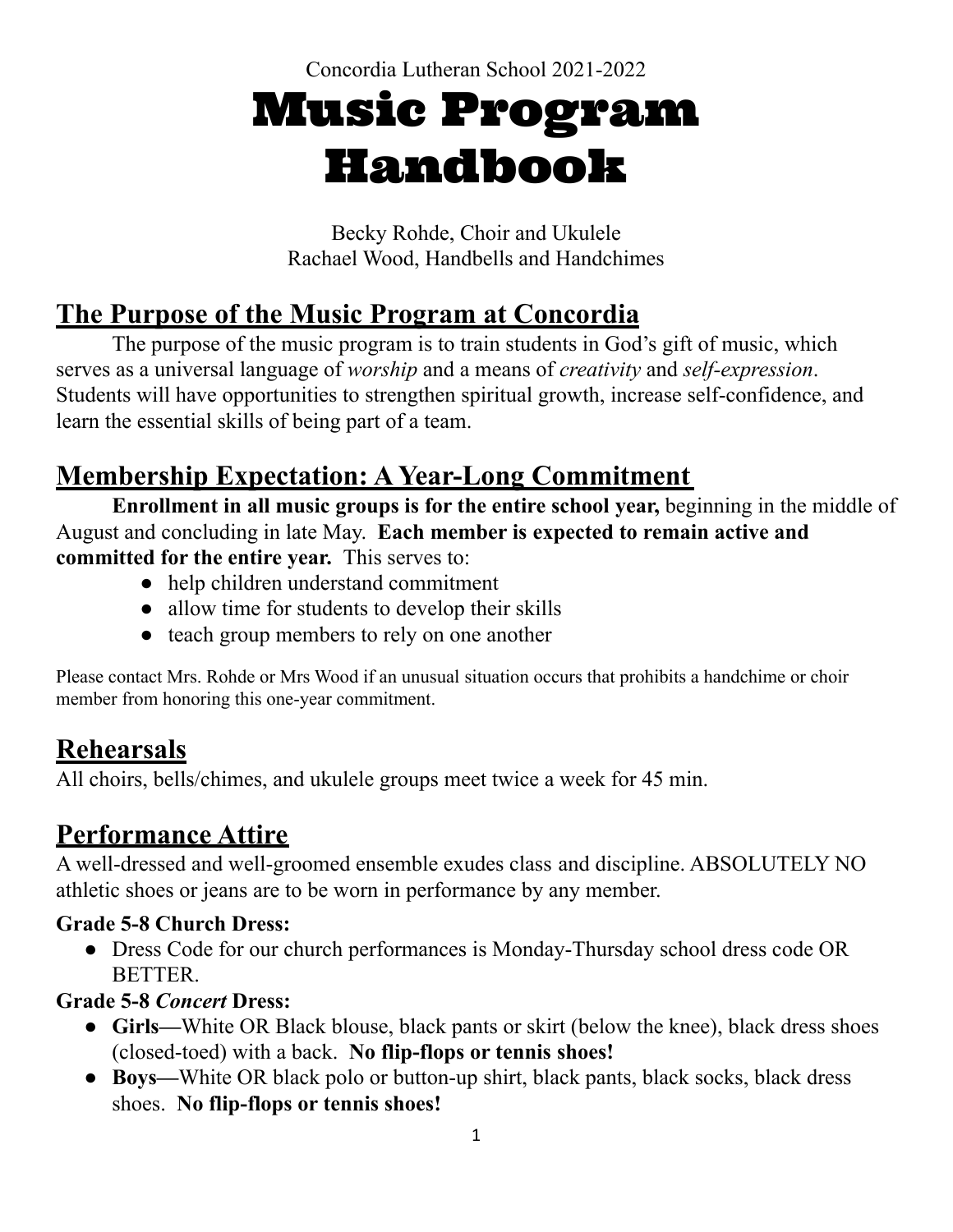## **GRADING**

#### **Please note that music courses count toward a student's GPA.**

Your quarter grade is determined from an average of:

- 1. Assignments and in-class performance quizzes: singing, playing, or rhythm counting 20%
- 2. Daily Citizenship 40% (daily behavior, work ethic, and participation)
- 3. Performance Grade 40%

**1. Assignments and Quizzes** - There may be worksheets, singing/playing tests in groups, and solfege or rhythmege assignments throughout the year. If given as *homework*, these are due the next class period, unless otherwise specified. Homework in music classes is included in the 5-8th grade homework policies.

#### **2. Daily Citizenship Grading Guidelines**

Each day of rehearsal is worth 10 points. Your citizenship grade is based on attitude, active participation, preparation, timeliness, and respect to the teacher and the group. See your teacher for a specific points sheet for a picture of our expectations.

**A (9-10) B (7-8) C (6-7) D (4-5) F (0-3)**

#### **3. Performances - church services** *and* **concerts**

Performances are 40% of the quarter grade for all ensembles. To earn an "A":

1. Be in your place BEFORE the assigned time.

2. Wear appropriate concert attire.

3. While performing, focus is 100% on the music at all times. Appropriate behavior on stage is expected for all members of all choirs. Inappropriate behavior will consequently lower your grade.

6. As an audience member, the students' attention is directed to the ensemble or soloist performing. **Talking is not acceptable during ANY performance**.

### **PERFORMANCE RESPONSIBILITIES AND ATTENDANCE**

**Attendance at all scheduled church services and concerts is mandatory.** The entire group has worked very hard in rehearsals to prepare a wonderful concert to glorify God and showcase the talents given by Him. We have a limited number of performances per year, and we're asking that these take priority over other games or practices. *Work, babysitting, non-school club activities, or not having a ride are UNEXCUSED.* PLAN AHEAD! In order to receive a rare consideration for an absence from a performance (such as an unexpected illness or death in the family), a written excuse from your parent/guardian is required PRIOR TO or IMMEDIATELY AFTER THE CONCERT. *In terms of any COVID-related closures, we will follow what CLS mandates. Since churches and schools are in session with safe measures in place, we will hold to our schedule barring any unforeseen circumstances.*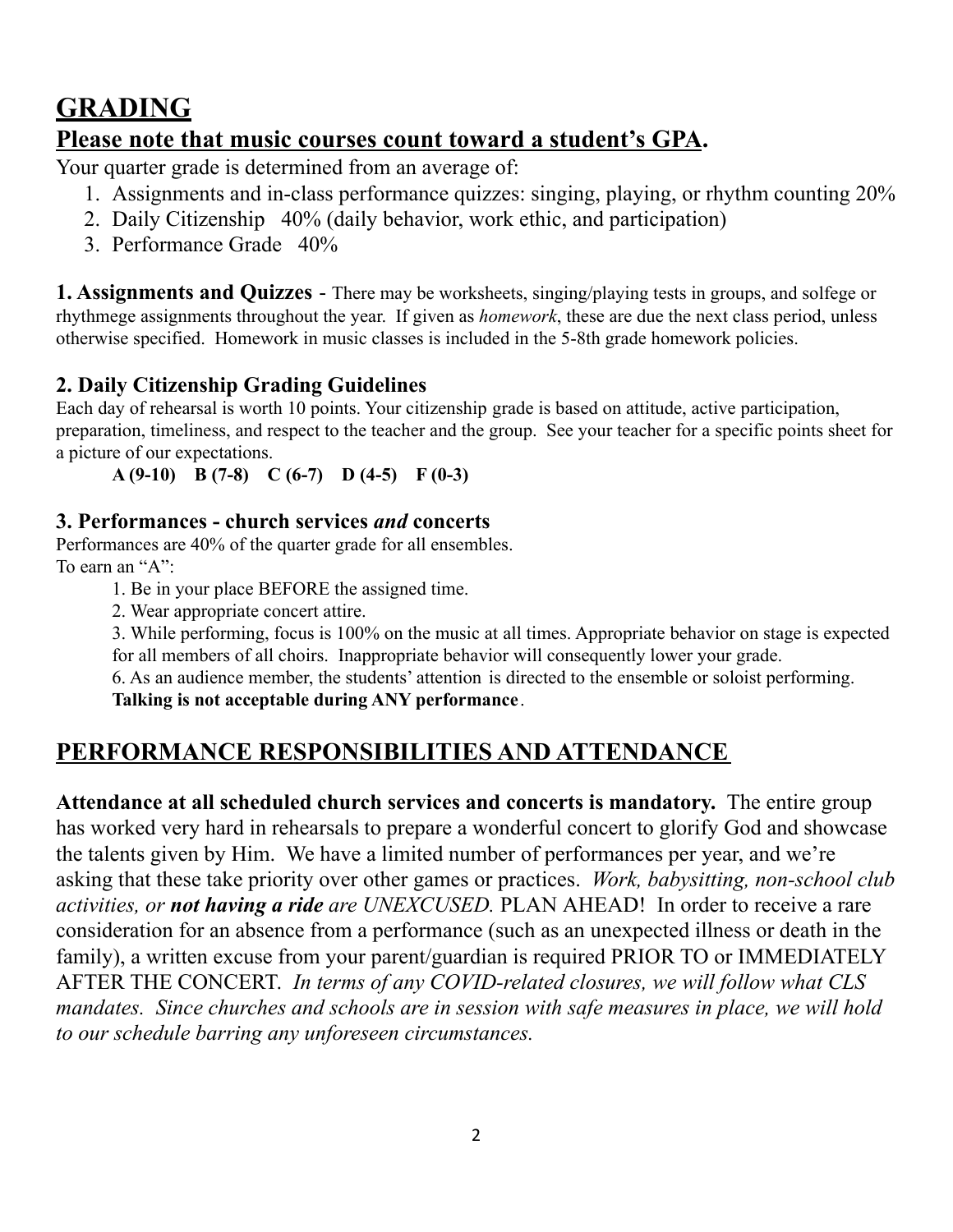- **A phone call or e-mail to Mrs. Rohde or Mrs. Wood is required as soon as the condition is known.** In the case of Handbells/chimes, a *substitute* needs to be acquired for the rest of the group to be successful.
- If an absence is considered "excused", the student may make up the performance with a separate conversation and document from the teacher.
- Special note: You have been given plenty of notice to clear your schedules. CHECK NOW if you are in activities to determine possible conflicts. If you come to us the week before a performance with an "oh, by the way," the likelihood of your being excused from either conflict will be significantly reduced. Respect your obligation to each program and give at least 2 weeks notification so a resolution can be made.

## **Contacting Us**

Your child's growth and success are extremely important to us. We realize that this is a lot of information to take in at once, but please know that enrolling your child in music will have a profoundly positive effect on their future.

Communication is key to a successful music program. We always welcome and appreciate hearing your questions or concerns.

Please feel free to contact us at any time by FastDirect or email:

Mrs. Rohde [brohde@clscubs.org](mailto:brohde@clsfw.org)

Mrs. Wood [rwood@clscubs.org](mailto:rwood@clscubs.org)

We are looking forward to an INCREDIBLE year of making music and serving the Lord!

"It is good to praise the Lord and make music to your name, O Most High." Psalm 92:1

In His amazing grace, Mrs. Becky Rohde and Mrs. Rachael Wood *Music Directors*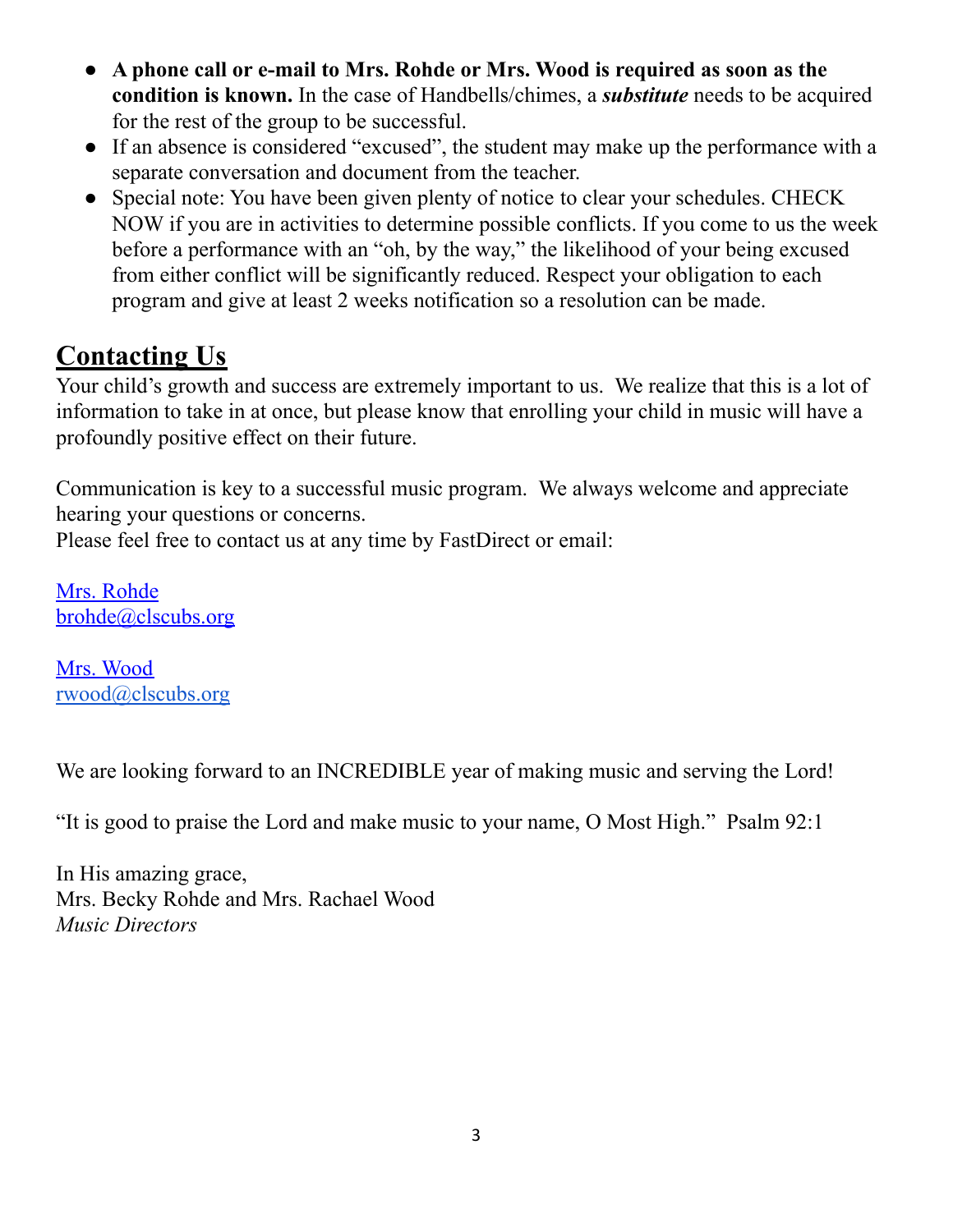## **2021-2022 Performance Dates**

### **Please mark these dates on your calendar**

| <b>Sunday, September 26</b>                                                                       | $8:30$ am  | $7/8th$ Choir                                         |  |  |  |  |
|---------------------------------------------------------------------------------------------------|------------|-------------------------------------------------------|--|--|--|--|
| <b>Sunday, October 10</b>                                                                         | 11:00 am   | 5/6 <sup>th</sup> Chimes                              |  |  |  |  |
| <b>Sunday, November 7</b>                                                                         | 8:30 am    | 6 <sup>th</sup> Choir                                 |  |  |  |  |
| *Friday, November 12 After school through 7:00 concert CHORfest at CLHS - 7/8 <sup>th</sup> Choir |            |                                                       |  |  |  |  |
| <b>Wednesday, December 1</b>                                                                      | 7:00 pm    | 5 <sup>th</sup> Choir                                 |  |  |  |  |
| <b>Sunday, December 12</b>                                                                        | 8:30 am    | 7/8 <sup>th</sup> Handbells                           |  |  |  |  |
| <b>Wednesday, December 15</b>                                                                     |            | Christmas Concert at CLS, 1:30 and 7:00 pm            |  |  |  |  |
|                                                                                                   |            | 1st - 6th grade music groups                          |  |  |  |  |
|                                                                                                   |            |                                                       |  |  |  |  |
| <b>Sunday, January 23</b>                                                                         | 11:00      | 7/8 <sup>th</sup> Choir                               |  |  |  |  |
| <b>Saturday, January 29</b>                                                                       | <b>TBA</b> | <b>Band/Strings ISSMA Solo and Ensemble, optional</b> |  |  |  |  |
| <b>Saturday, February 5</b>                                                                       | <b>TBA</b> | <b>Vocal/Piano ISSMA Solo and Ensemble, optional</b>  |  |  |  |  |
| <b>Sunday, February 27</b>                                                                        | 8:30 am    | 5/6 <sup>th</sup> Chimes                              |  |  |  |  |
| <b>Sunday, February 27</b>                                                                        | 11:00      | 6 <sup>th</sup> Choir                                 |  |  |  |  |
| <b>Wednesday, March 9</b>                                                                         | 7:00 pm    | 7/8 <sup>th</sup> Handbells                           |  |  |  |  |
| Sunday, March 13                                                                                  | 8:30 am    | 5 <sup>th</sup> Choir                                 |  |  |  |  |
| Tuesday, May 10                                                                                   | 7:00 pm    | <b>Celebration of Talents - ALL GROUPS 5-8th</b>      |  |  |  |  |

**\*Large events are still in the planning stages. We will give more information when it is ready!**

**Please note that students will also have the opportunity to participate in chapel throughout the year. Notification of this will be given in advance.**